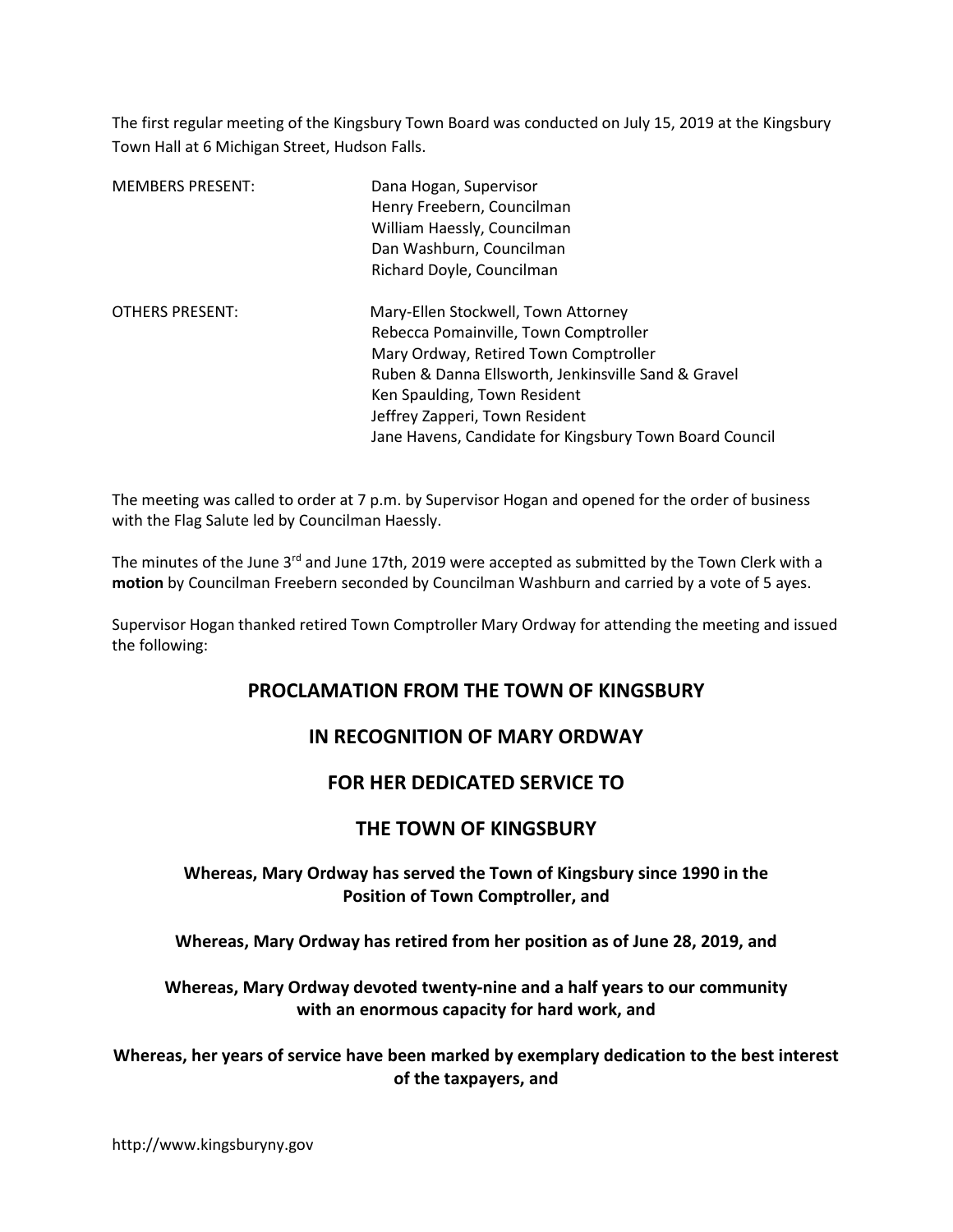Now, therefore …express our sincere appreciation and thanks to Mary for her distinguished service to the community, and best wishes for a happy retirement.

 $\overline{\phantom{a}}$  , and the contract of the contract of the contract of the contract of the contract of the contract of the contract of the contract of the contract of the contract of the contract of the contract of the contrac

Dana Hogan, Supervisor

A motion by Councilman Washburn seconded by Councilman Haessly and carried by a vote of 5 ayes to accept the resignation of Alternate Dog Control Officer, Mike Hayes, effective July 19, 2019.

 A motion by Councilman Freebern seconded by Councilman Doyle and carried by a vote of 5 ayes for the following re-appointments to the Zoning Board of Appeals for a 5-year term: Hank La Fountain, Katherine Henley and Scott Winchell. The re-appointment of Scott Winchell is pending his acceptance; if he denies the acceptance of that re-appointment; the position will remain vacant and go back to the Board for an appointment.

Ruben and Danna Ellsworth of Jenkinsville Sand & Gravel submitted a letter in regard to their request for an easement for an entrance/roadway from the Town of Kingsbury's Pit off from Tripoli Road to gain access to their property formerly Washington County Sand and Gravel Pit. Councilman Washburn explained Ruben is working on the amount of volume of fill the Town would gain by removing property lines between parcels. Jenkinsville Sand & Gravel will clear trees to cut in the road, maintain the road and will work with the Town of Kingsbury for reduced costs for screening materials. Supervisor Hogan asked if there was any action to be taken. Attorney Stockwell stated we should review the letter and be sure if there are any bidding requirements or anything like that. Councilman Freebern stated there would be other vehicles other than the Town's and Jenkinsville Sand & Gravel on the road and we should have liability insurance. The discussion continued; Attorney Stockwell asked if the Jenkinsville Sand & Gravel property had been surveyed. The Ellsworth's provided a copy of the survey to the Attorney. The discussion will be continued at the next meeting on August 5, 2019.

### TOWN CLERK REPORT:

 Town Clerk provided a copy of 925-b to the Board; a NYS Real Property Law that went into effect on June 18, 2019. The law allows an extension of 5 days for certain persons 65 years of age or older for the payment of taxes without interest or penalty. The law has been sent to Mary Kay Schwabb, Hudson Falls Central School District Treasurer. A resolution from the Hudson Falls School Board is required for the extension to be granted. Town Clerk will keep the Board updated.

Town Clerk reported Local Law #3 had been filed with the Secretary of State on June 20, 2019. Local Law # 3 amends the zoning district on State Route 196.

Town Clerk reported the scanning of 90 boxes was complete and the quality control procedure had begun. Town Clerk reported she has been unable to accept credit card payments for approximately 4 weeks. A discussion followed. A **motion** by Councilman Washburn seconded by Councilman Doyle and carried by a vote of 5 ayes giving permission to the town Clerk to cancel the current contract for credit card services if necessary.

A **motion** by Councilman Freebern seconded by Councilman Haessly and carried by a vote of 5 ayes to renew the cemetery agreement with the Town and the Kingsbury Cemetery Association with no changes.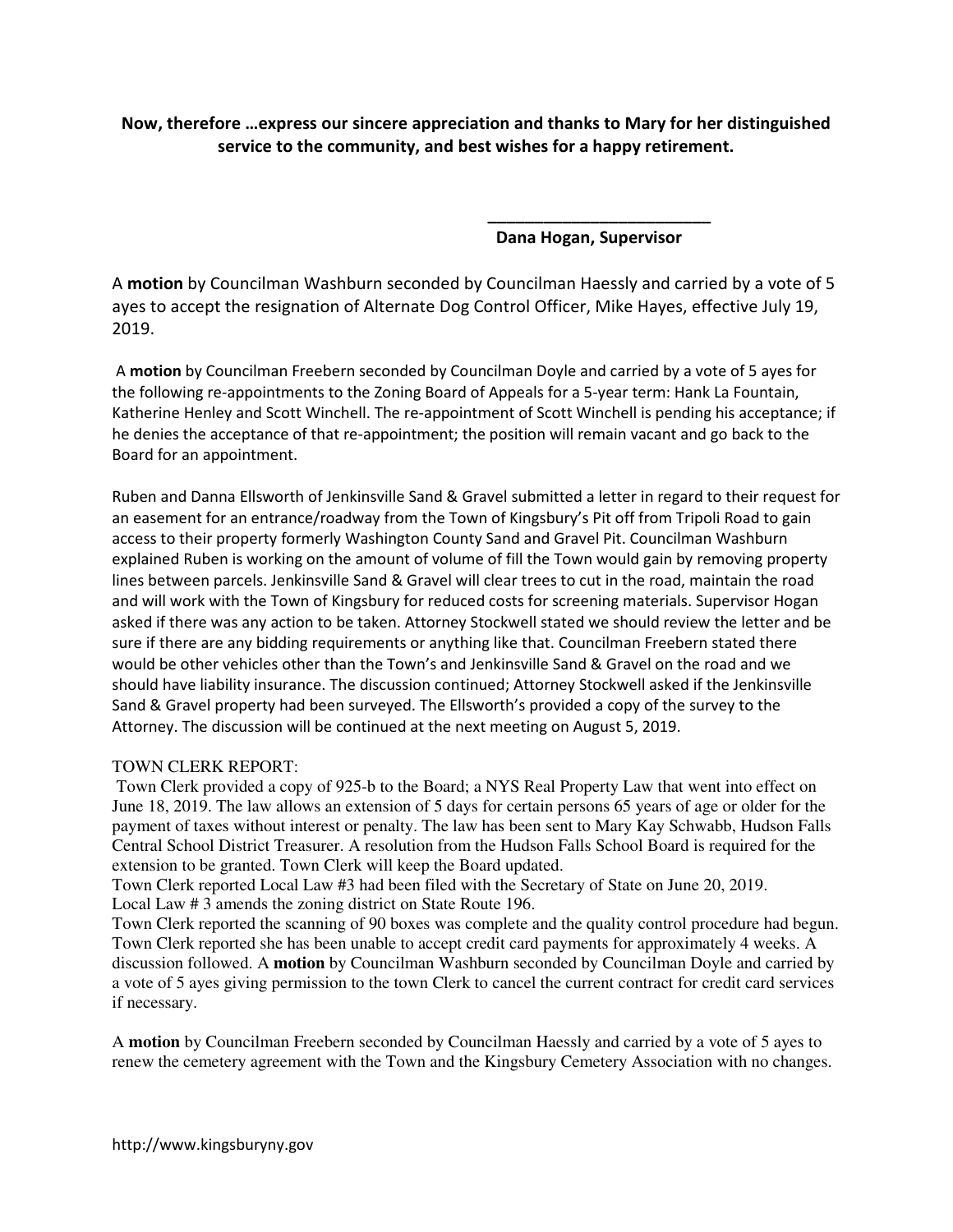Todd Humiston is out of town for code enforcement training and requested permission to attend training classes on August 20-22, September 10-22 and September 24-26. A **motion** by Councilman Haessly seconded by Councilman Doyle and carried by a vote of 5 ayes giving permission for Humiston to attend the trainings. Humiston will be on vacation July 25th to August 2.

A **motion** by Councilman Haessly seconded by Councilman Freebern giving permission for Rebecca Pomainville to update the website under Comptroller, making changes under "Comptroller".

Supervisor Hogan stated the Highway Department did a great job on the installation of a 70-foot culvert on Wait Road. They were assisted by County employees and employees of Charles Friedman Excavating.

### COUNCILMAN REPORT:

 Councilman Haessly would like minutes from the Planning Board, Zoning Board of Appeals and any other board meetings conducted. The Town Clerk will provide copies of the minutes when received from Code Enforcement Secretary Michelle Radliff.

Councilman Doyle attended a CommunityTown Hall with NYS Assemblywoman Carrie Woerner. Mr. Doyle asked about the passed legislation for driver's licenses for illegal immigrants, how it pertains to employers and their ability to differentiate between that license and any other driver's license.

### SUPERVISOR REPORT:

Supervisor Hogan attended a groundbreaking ceremony on June 20<sup>th</sup> on the Champlain Canal at Lock 9. It was a well- attended event with a lot of credit given to Dave Perkins and Jeanne Williams for their work on the Champlain Canal Trail. There was much groundwork laid by Perkins and Williams and they are very well thought of at the New York State level.

Supervisor Hogan received a letter from the New York State Canal Corporation with plans to implement a comprehensive canal system Earthen Embankment Integrity Program to restore, maintain and manage the integrity of earthen embankments within the New York State Canal System. After discussion the Board concurs New York State Canal Corporation should act as lead agency for the proposed action.

Supervisor Hogan reported the repairs to the Burgoyne Avenue sinkhole are complete, the road has been re-opened and the parking lot for Five Combines is much improved.

Supervisor Hogan introduced Michael York who is running for the New York State Assembly. Mr. York would appreciate consideration in the upcoming election.

#### PUBLIC COMMENT:

Ken Spaulding reported the Kingsbury Cemetery had been enlarged, but it should not affect the Cemetery Maintenance Agreement with the Town. The enlarged portion is not part of the old portion which is covered in the agreement for maintenance.

Jeffrey Zapperi asked if there was anything new with the Front Porch Forum. Supervisor Hogan the Front Porch Forum is open for business and requires 50 Town residents to register for the forum to become live. Jane Havens suggested the Town Clerk review the credit card contract to determine if there is a buyout fee. A discussion followed.

#### WRITTEN REPORTS:

Fees \$1,290.00

A **motion** by Councilman Doyle seconded by Councilman Freebern and carried by a vote of ayes to accept the reports of certain officers for the month of June as follows: Assessor Sales Reports Code Enforcement: Variances: 2; Cert. of Compliance 1: Subdivision Approval 1; Site Plan :1; Total

http://www.kingsburyny.gov